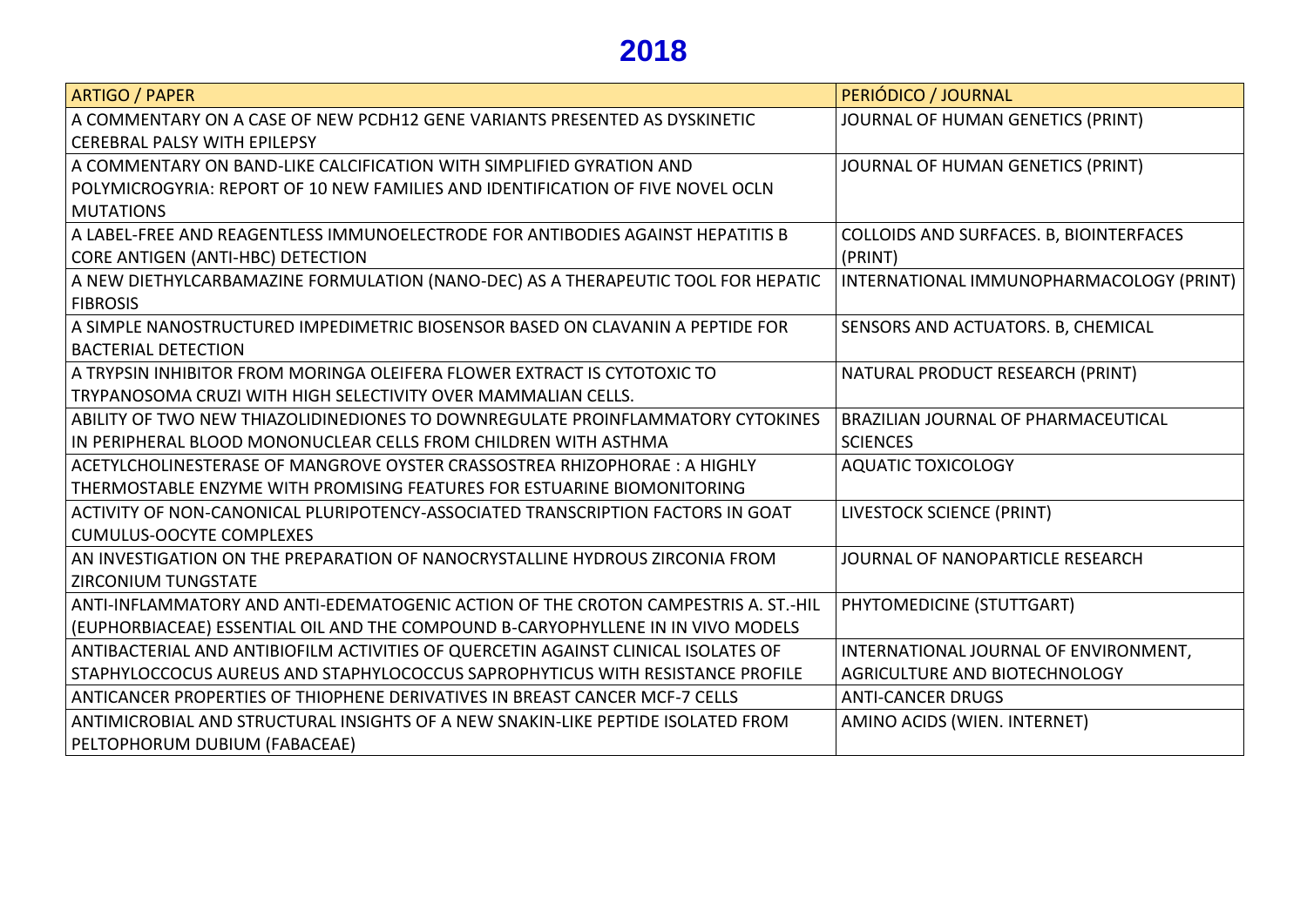| ANTIMICROBIAL POTENTIAL OF ALPINIA PURPURATA LECTIN (APUL): GROWTH INHIBITORY ACTION, | <b>MICROBIAL PATHOGENESIS</b>             |
|---------------------------------------------------------------------------------------|-------------------------------------------|
| SYNERGISTIC EFFECTS IN COMBINATION WITH ANTIBIOTICS, AND ANTIBIOFILM ACTIVITY         |                                           |
| ANTITRYPANOSOMAL, ANTILEISHMANIAL AND CYTOTOXIC ACTIVITIES OF BRAZILIAN RED PROPOLIS  | FOOD AND CHEMICAL TOXICOLOGY              |
| AND PLANT RESIN OF DALBERGIA ECASTAPHYLLUM (L) TAUB                                   |                                           |
| ANTIULCER ACTIVITY AND POTENTIAL MECHANISM OF ACTION OF THE LEAVES OF SPONDIAS        | OXIDATIVE MEDICINE AND CELLULAR LONGEVITY |
| <b>MOMBIN L.</b>                                                                      |                                           |
| APPLICATION OF THE ADVANCED OXIDATIVE PROCESS ON THE DEGRADATION OF THE GREEN LEAF    | <b>WATER SCIENCE AND TECHNOLOGY</b>       |
| AND PURPLE AÇAÍ FOOD DYES WITH KINETIC MONITORING AND ARTIFICIAL NEURAL NETWORK       |                                           |
| <b>MODELLING</b>                                                                      |                                           |
| ARBUSCULAR MYCORRHIZAL FUNGI AND FOLIAR PHOSPHORUS INORGANIC SUPPLY ALLEVIATE SALT    | <b>TREE PHYSIOLOGY</b>                    |
| STRESS EFFECTS IN PHYSIOLOGICAL ATTRIBUTES, BUT ONLY ARBUSCULAR MYCORRHIZAL FUNGI     |                                           |
| INCREASE BIOMASS IN WOODY SPECIES OF A SEMIARID ENVIRONMENT                           |                                           |
| BALB/C AND C57BL/6 MICE CYTOKINE RESPONSES TO TRYPANOSOMA CRUZI INFECTION ARE         | FRONTIERS IN MICROBIOLOGY (ONLINE)        |
| <b>INDEPENDENT OF PARASITE STRAIN INFECTIVITY</b>                                     |                                           |
| BINDING KINETICS OF ULTRASMALL GOLD NANOPARTICLES WITH PROTEINS                       | <b>NANOSCALE (PRINT)</b>                  |
| BINDING TARGETS OF TERMITICIDAL LECTINS FROM THE BARK AND LEAF OF MYRACRODRUON        | PEST MANAGEMENT SCIENCE (PRINT)           |
| URUNDEUVA IN THE GUT OF NASUTITERMES CORNIGER WORKERS                                 |                                           |
| BIOFILM FORMATION BY PHYTOPATHOGENIC BACTERIA ACIDOVORAX CITRULLI SUBSP. CITRULLI     | JOURNAL OF ENVIRONMENTAL ANALYSIS AND     |
| AND RALSTONIA SOLANACEARUM                                                            | <b>PROGRESS</b>                           |
| BIOFILM FORMATION BY XANTHOMONAS CAMPESTRIS PV. VITICOLA AFFECTED BY ABIOTIC          | TROPICAL PLANT PATHOLOGY                  |
| <b>SURFACES AND CULTURE MEDIA</b>                                                     |                                           |
| BIOINFORMATICS ANALYSIS OF NON-SYNONYMOUS VARIANTS IN THE KLF GENES RELATED TO        | <b>GENE (AMSTERDAM)</b>                   |
| <b>CARDIAC DISEASES</b>                                                               |                                           |
| BIOMEDICAL APPLICATIONS OF GLYCONANOPARTICLES BASED ON QUANTUM DOTS                   | BIOCHIMICA ET BIOPHYSICA ACTA. G, GENERAL |
|                                                                                       | <b>SUBJECTS (PRINT)</b>                   |
| BIOTECHNOLOGICAL POTENTIAL OF ENDOPHYTIC BACTERIA TO IMPROVE THE MICROPROPAGATED      | ADVANCES IN MICROBIOLOGY                  |
| SEEDLING OF VARIETY RB92579 SUGARCANE (SACCHARUM OFFICINARUM L.)                      |                                           |
| BRAZILIAN FLORA 2020: INNOVATION AND COLLABORATION TO MEET TARGET 1 OF THE GLOBAL     | RODRIGUÉSIA (IMPRESSO)                    |
| <b>STRATEGY FOR PLANT CONSERVATION (GSPC)</b>                                         |                                           |
| CADMIUM REMOVAL FROM AQUEOUS SOLUTIONS BY STRAIN OF PANTOEA AGGLOMERANS               | THE OPEN MICROBIOLOGY JOURNAL             |
| UCP1320 ISOLATED FROM LAUNDRY EFFLUENT                                                |                                           |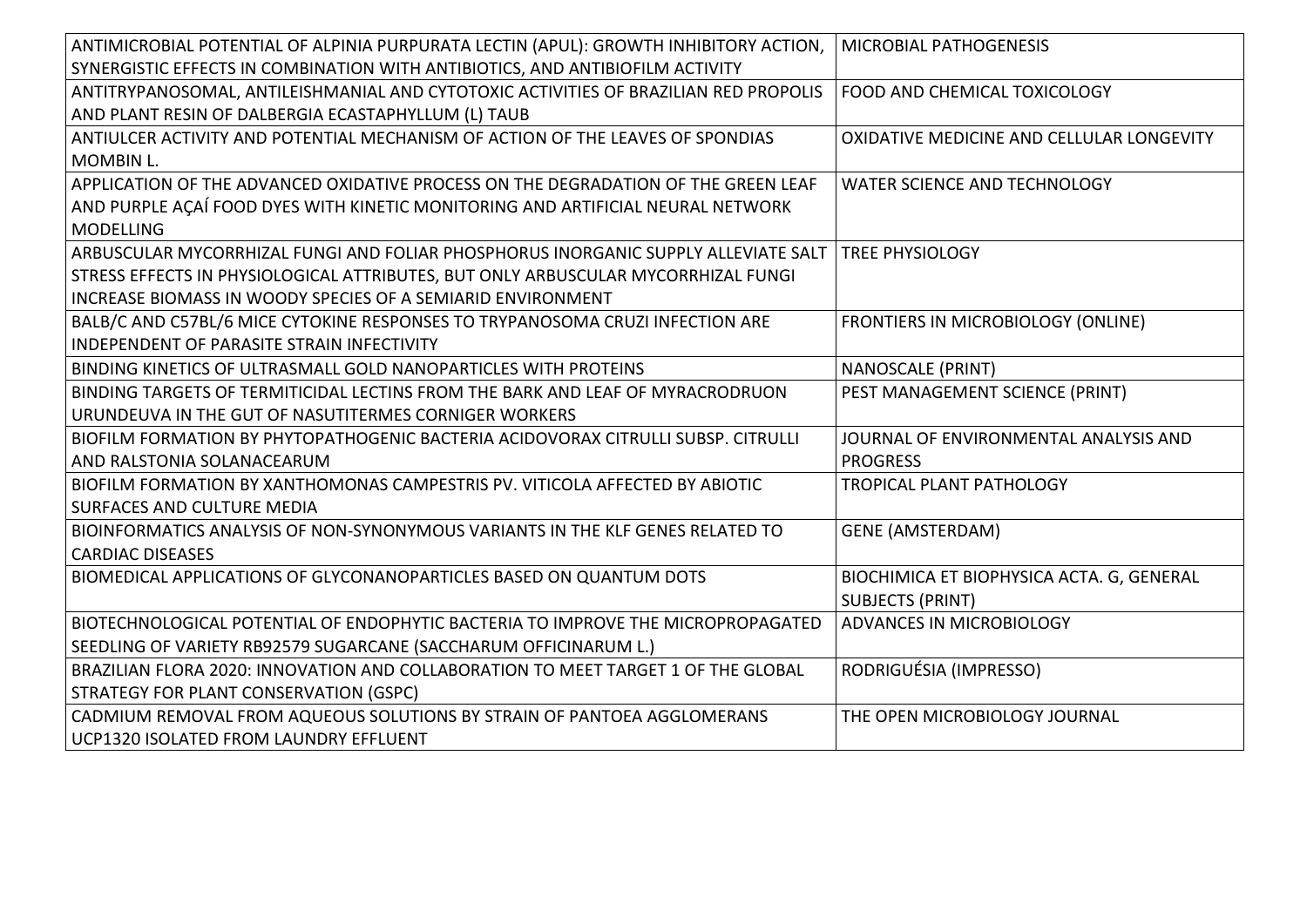| CALLIANDRA SURINAMENSIS LECTIN (CASUL) DOES NOT IMPAIR THE FUNCTIONALITY OF MICE    | <b>BIOMEDICINE &amp; PHARMACOTHERAPY</b>      |
|-------------------------------------------------------------------------------------|-----------------------------------------------|
| SPLENOCYTES, PROMOTING CELL SIGNALING AND CYTOKINE PRODUCTION                       |                                               |
| CARACTERIZAÇÃO FITOQUÍMICA E AVALIAÇÃO DO POTENCIAL ACARICIDA E INSETICIDA DO ÓLEO  | JOURNAL OF ENVIRONMENTAL ANALYSIS AND         |
| ESSENCIAL DE HYMENEAE COURBARIL L. VAR. COURBARIL SOBRE O ÁCARO-RAJADO E O GORGULHO | <b>PROGRESS</b>                               |
| <b>DO MILHO</b>                                                                     |                                               |
| CD4 CD45RA FOXP3 REGULATORY T CELLS AS POTENTIAL BIOMARKERS OF DISEASE ACTIVITY IN  | <b>BIOMED RESEARCH INTERNATIONAL</b>          |
| SYSTEMIC LUPUS ERYTHEMATOSUS BRAZILIAN PATIENTS                                     |                                               |
| CEREBELLAR TONSILLAR CYSTS ASSOCIATED WITH CHIARI MALFORMATION IN ADULTS: A SHORT   | <b>WORLD NEUROSURGERY</b>                     |
| <b>SERIES</b>                                                                       |                                               |
| CHARACTERISATION OF BARE AND TANNASE-LOADED CALCIUM ALGINATE BEADS BY MICROSCOPIC,  | INTERNATIONAL JOURNAL OF BIOLOGICAL           |
| THERMOGRAVIMETRIC, FTIR AND XRD ANALYSES                                            | MACROMOLECULES                                |
| CHARACTERIZATION OF BRAIN ACETYLCHOLINESTERASE OF BENTONIC FISH HOPLOSTERNUM        | <b>AQUATIC TOXICOLOGY</b>                     |
| LITTORALE: PERSPECTIVES OF APPLICATION IN PESTICIDES AND METAL IONS BIOMONITORING   |                                               |
| CHARACTERIZATION OF DIGESTIVE ENZYMES FROM CAPTIVE BRAZILIAN FLOUNDER PARALICHTHYS  | BRAZILIAN JOURNAL OF BIOLOGY (ONLINE)         |
| <b>ORBIGNYANUS</b>                                                                  |                                               |
| CHECKLIST OF ARBUSCULAR MYCORRHIZAL FUNGI IN TROPICAL FORESTS                       | SYDOWIA                                       |
| CHEMICAL COMPOSITION AND ANTIBACTERIAL ACTIVITY OF EUGENIA BREJOENSIS ESSENTIAL OIL | LEBENSMITTEL-WISSENSCHAFT + TECHNOLOGIE /     |
| NANOEMULSIONS AGAINST PSEUDOMONAS FLUORESCENS                                       | FOOD SCIENCE + TECHNOLOGY                     |
| CHLORELLA VULGARIS MIXOTROPHIC GROWTH ENHANCED BIOMASS PRODUCTIVITY AND REDUCED     | CHEMOSPHERE (OXFORD)                          |
| TOXICITY FROM AGRO-INDUSTRIAL BY-PRODUCTS                                           |                                               |
| CLAVANIN A-BIOCONJUGATED FE 3 O 4 / SILANE CORE-SHELL NANOPARTICLES FOR THERMAL     | COLLOIDS AND SURFACES. B, BIOINTERFACES       |
| ABLATION OF BACTERIAL BIOFILMS                                                      | (PRINT)                                       |
| CLINICAL AND MOLECULAR ASPECTS OF BREAST CANCER: TARGETS AND THERAPIES              | <b>BIOMEDICINE &amp; PHARMACOTHERAPY</b>      |
| COMMUNITIES OF ARBUSCULAR MYCORRHIZAL FUNGI IN MAIZE (ZEA MAYS L.) CROPS ALONG AN   | BOTANY (OTTAWA. ONLINE)                       |
| <b>EDAPHOCLIMATIC GRADIENT IN NORTHEAST BRAZIL</b>                                  |                                               |
| COMPLETE GENOME SEQUENCE OF XANTHOMONAS CITRI PV. ANACARDII STRAIN IBSBF2579 FROM   | <b>GENOME ANNOUNCEMENTS</b>                   |
| <b>BRAZIL</b>                                                                       |                                               |
| CONOCARPUS ERECTUS L., A PLANT WITH A HIGH CONTENT OF STRUCTURAL SUGARS, IONS AND   | ASIAN PACIFIC JOURNAL OF TROPICAL BIOMEDICINE |
| PHENOLIC COMPOUNDS, SHOWS ANTIOXIDANT AND ANTIMICROBIAL PROPERTIES PROMOTED BY      |                                               |
| <b>DIFFERENT ORGANIC FRACTIONS</b>                                                  |                                               |
| CONSTRUCTION OF A BIOCOMPATIBLE AND ANTIOXIDANT MULTILAYER COATING BY LAYER-BY-     | FOOD AND BIOPROCESS TECHNOLOGY (ONLINE)       |
| LAYER ASSEMBLY OF K-CARRAGEENAN AND QUERCETIN NANOPARTICLES                         |                                               |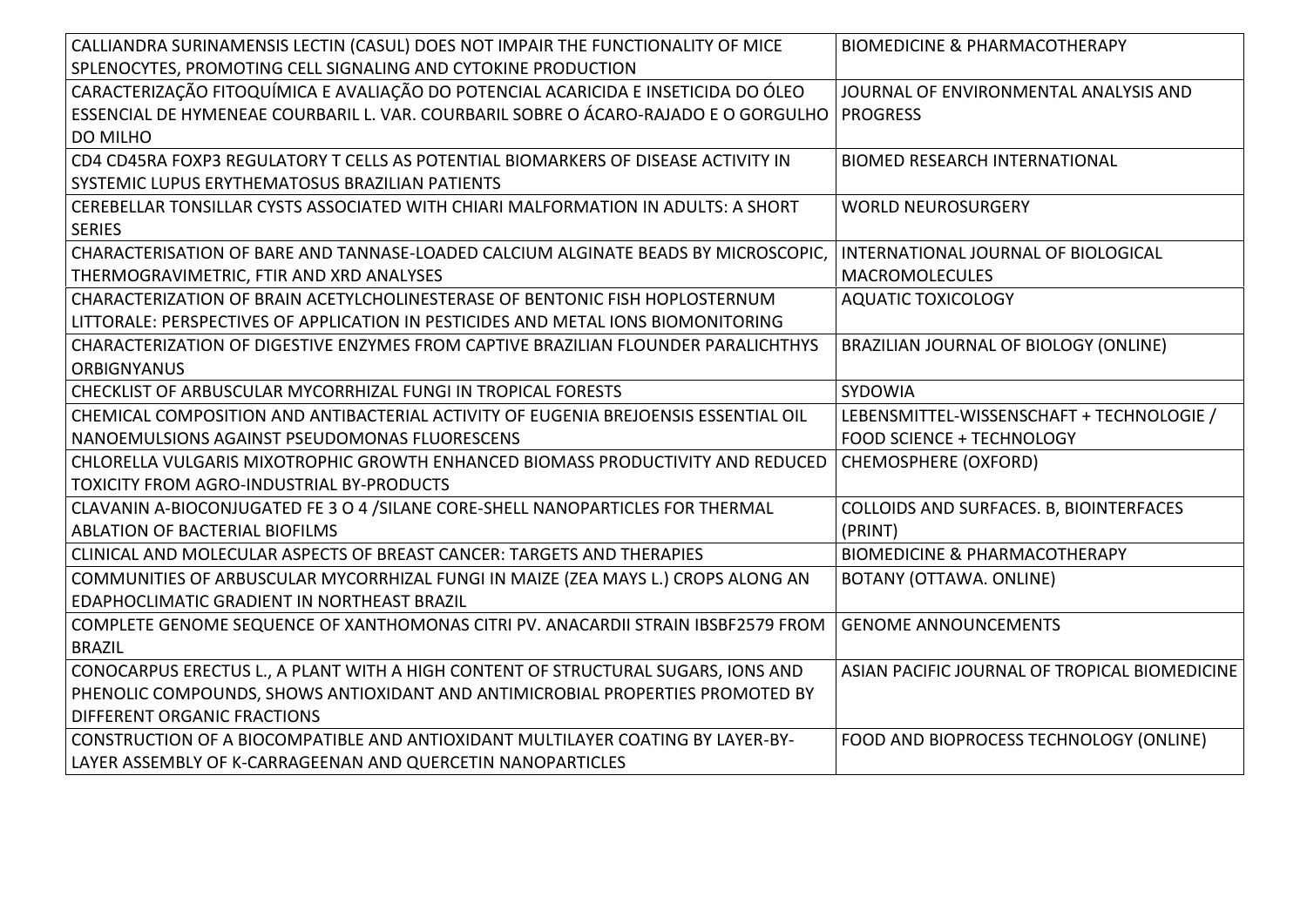| CONTROLE BIOLÓGICO E ALTERNATIVO DE DACTYLOPIUS OPUNTIAE POR FUNGO                      | PESQUISA AGROPECUÁRIA PERNAMBUCANA      |
|-----------------------------------------------------------------------------------------|-----------------------------------------|
| ENTOMOPATOGÊNICO E EXTRATOS VEGETAIS EM PLANTAÇÃO DE OPUNTIA FÍCUS-INDICA               |                                         |
| (PERNAMBUCO/BRASIL)                                                                     |                                         |
| CORE-SHELL FE-PT NANOPARTICLES IN IONIC LIQUIDS: MAGNETIC AND CATALYTIC PROPERTIES      | JOURNAL OF PHYSICAL CHEMISTRY, C        |
| COULD A PLANT DERIVED PROTEIN POTENTIATE THE ANTICANCER EFFECTS OF A STEM CELL IN       | ONCOTARGET                              |
| <b>BRAIN CANCER?</b>                                                                    |                                         |
| COWPEA AND ABIOTIC STRESSES: IDENTIFICATION OF REFERENCE GENES FOR TRANSCRIPTIONAL      | <b>PLANT METHODS</b>                    |
| PROFILING BY QPCR                                                                       |                                         |
| CYTOTOXIC AND ANTI-KINETOPLASTID POTENTIAL OF THE ESSENTIAL OIL OF ALPINI A SPECIOSA K. | FOOD AND CHEMICAL TOXICOLOGY            |
| <b>SCHUM</b>                                                                            |                                         |
| DATASET ON SCHISTOSOMIASIS CONTROL USING POTASSIUM USNATE AGAINST BIOMPHALARIA          | <b>DATA IN BRIEF</b>                    |
| GLABRATA AT DIFFERENT DEVELOPMENTAL STAGE AND SCHISTOSOMA MANSONI CERCARIAE             |                                         |
| DATASET ON USNIC ACID FROM CLADONIA SUBSTELLATA VAINIO (LICHEN) SCHISTOSOMIASIS         | <b>DATA IN BRIEF</b>                    |
| MANSONI'S VECTOR CONTROL AND ENVIRONMENTAL TOXICITY                                     |                                         |
| DEGRADATION OF TEXTILE DYES REMAZOL YELLOW GOLD AND REACTIVE TURQUOISE:                 | WATER SCIENCE AND TECHNOLOGY            |
| OPTIMIZATION, TOXICITY AND MODELING BY ARTIFICIAL NEURAL NETWOKS                        |                                         |
| DEVELOPMENT AND IMPROVED SELECTED MARKERS TO BIOSURFACTANT AND BIOEMULSIFIER            | AFRICAN JOURNAL OF BIOTECHNOLOGY        |
| PRODUCTION BY RHIZOPUS STRAINS ISOLATED FROM CAATINGA SOIL                              |                                         |
| DIETARY PROTEIN: LIPID RATIO CHANGES GROWTH, DIGESTIVE ENZYME ACTIVITY, METABOLIC       | <b>AQUACULTURE RESEARCH (ONLINE)</b>    |
| PROFILE AND HAEMATOLOGICAL PARAMETERS IN HYBRID SURUBIM (PSEUDOPLATYSTOMA               |                                         |
| <b>FASCIATUM - LEIARIUS MARMORATUS)</b>                                                 |                                         |
| DIETHYLCARBAMAZINE ATTENUATES THE EXPRESSION OF PRO-FIBROGENIC MARKERS AND HEPATIC      | INFLAMMOPHARMACOLOGY (DORDRECHT. PRINT) |
| STELLATE CELLS ACTIVATION IN CARBON TETRACHLORIDE-INDUCED LIVER FIBROSIS                |                                         |
| DIFFERENT PROFILE OF CYTOKINE PRODUCTION IN PATIENTS WITH SYSTEMIC SCLEROSIS AND        | <b>IMMUNOLOGY LETTERS</b>               |
| <b>ASSOCIATION WITH CLINICAL MANIFESTATIONS</b>                                         |                                         |
| DISCORDANT CONGENITAL ZIKA SYNDROME TWINS SHOW DIFFERENTIAL IN VITRO VIRAL              | <b>NATURE COMMUNICATIONS</b>            |
| SUSCEPTIBILITY OF NEURAL PROGENITOR CELLS                                               |                                         |
| DNA MICROARRAY PLATAFORM: PROSPECTION TECHNOLOGICAL AND SCIENTIFIC DEMAND               | REVISTA GEINTEC: GESTÃO, INOVAÇÃO E     |
|                                                                                         | <b>TECNOLOGIAS</b>                      |
| DRAFT GENOME ASSEMBLY OF COLLETOTRICHUM MUSAE, THE PATHOGEN OF BANANA FRUIT             | <b>DATA IN BRIEF</b>                    |
| EFECTS OF USNIC, BARBATIC AND FUMARPROTOCETRARIC ACIDS ON SURVIVAL OF NASUTITERMES      | <b>SOCIOBIOLOGY</b>                     |
| CORNIGER (ISOPTERA: TERMITIDAE: NASUTITERMITINAE)                                       |                                         |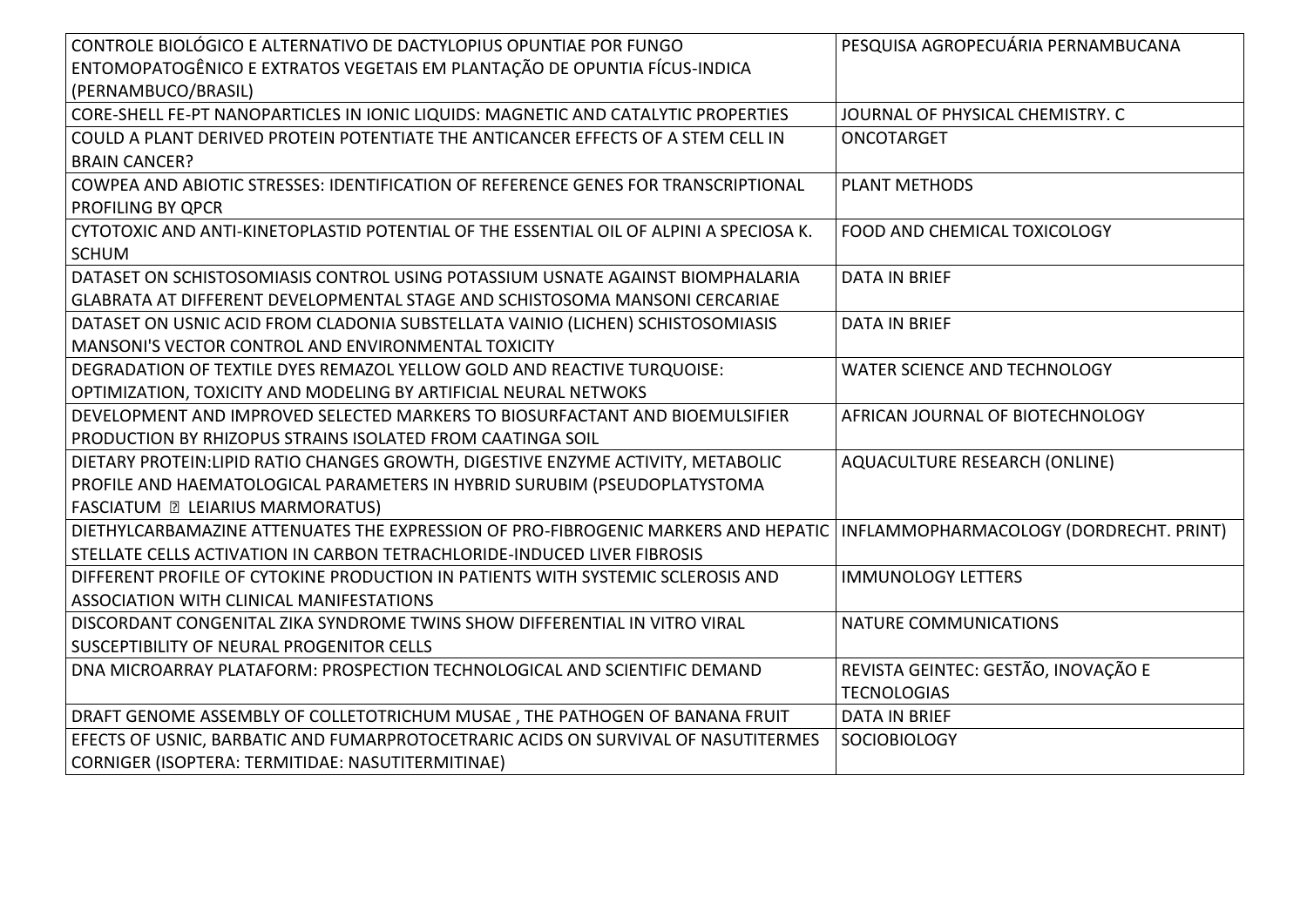| EFFECT OF CHITOSAN NANOPARTICLES ON THE INHIBITION OF CANDIDA SPP. BIOFILM ON DENTURE   ARCHIVES OF ORAL BIOLOGY |                                             |
|------------------------------------------------------------------------------------------------------------------|---------------------------------------------|
| <b>BASE SURFACE</b>                                                                                              |                                             |
| EFFECT OF FEEDING FREQUENCY ON GROWTH AND ENZYMATIC ACTIVITY OF LITOPENAEUS                                      | <b>AQUACULTURE NUTRITION (ONLINE)</b>       |
| VANNAMEI DURING NURSERY PHASE IN BIOFLOC SYSTEM                                                                  |                                             |
| EFFECTS OF CAATINGA PLANT EXTRACTS IN PLANKTONIC GROWTH AND BIOFILM FORMATION IN                                 | MICROBIAL ECOLOGY                           |
| RALSTONIA SOLANACEARUM                                                                                           |                                             |
| EFFECTS OF INTRATESTICULAR INJECTION OF ZINC-BASED SOLUTION IN RATS IN COMBINATION                               | <b>VETERINARY WORLD (PRINT)</b>             |
| WITH ANTI-INFLAMMATORY AND ANALGESIC DRUGS DURING CHEMICAL STERILIZATION                                         |                                             |
| EFFECTS OF TUMOUR NECROSIS FACTOR-ALPHA AND INTERLEUKIN-1 BETA ON IN VITRO                                       | REPRODUCTION IN DOMESTIC ANIMALS (1990)     |
| DEVELOPMENT OF BOVINE SECONDARY FOLLICLES                                                                        |                                             |
| EFFICACY OF LIBIDIBIA FERREA VAR. FERREA AND AGAVE SISALANA EXTRACTS AGAINST                                     | JOURNAL OF AGRICULTURAL SCIENCE             |
| DACTYLOPIUS OPUNTIAE (HEMIPTERA: COCCOIDEA)                                                                      |                                             |
| ELECTROCHEMICAL IMMUNOSENSOR FOR DIFFERENTIAL DIAGNOSTIC OF WUCHERERIA BANCROFTI   BIOSENSORS & BIOELECTRONICS   |                                             |
| USING A SYNTHETIC PEPTIDE                                                                                        |                                             |
| ENCAPSULATION OF THE HSP-90 CHAPERONE INHIBITOR 17-AAG IN STABLE LIPOSOME ALLOW                                  | FRONTIERS IN CELLULAR AND INFECTION         |
| INCREASING THE THERAPEUTIC INDEX AS ASSESSED, IN VITRO, ON LEISHMANIA (L) AMAZONENSIS                            | <b>MICROBIOLOGY</b>                         |
| AMASTIGOTES-HOSTED IN MOUSE CBA MACROPHAGES                                                                      |                                             |
| ENGINEERING A PLASMONIC SENSING PLATFORM FOR CANDIDA ALBICANS ANTIGEN                                            | JOURNAL OF NANOPHOTONICS                    |
| <b>IDENTIFICATION</b>                                                                                            |                                             |
| ENHANCED VISIBLE-LIGHT PHOTOELECTROCHEMICAL CONVERSION ON TIO2 NANOTUBES WITH                                    | ACS APPLIED MATERIALS & INTERFACES (ONLINE) |
| BI2S3 QUANTUM DOTS OBTAINED BY IN SITU ELECTROCHEMICAL METHOD                                                    |                                             |
| ENZYMATIC HYDROLYSIS OF CACTUS PEAR VARIETIES WITH HIGH SOLIDS LOADING FOR                                       | <b>BIORESOURCE TECHNOLOGY</b>               |
| <b>BIOETHANOL PRODUCTION</b>                                                                                     |                                             |
| ERYTHROCYTE ACETYLCHOLINESTERASE AS BIOMARKER OF PESTICIDE EXPOSURE: NEW AND                                     | ENVIRONMENTAL SCIENCE AND POLLUTION         |
| <b>FORGOTTEN INSIGHTS</b>                                                                                        | <b>RESEARCH INTERNATIONAL</b>               |
| EVALUATION OF CYTOTOXIC, IMMUNOMODULATORY AND ANTIBACTERIAL ACTIVITIES OF                                        | JOURNAL OF PHARMACY AND PHARMACOLOGY        |
| AQUEOUS EXTRACT FROM LEAVES OF LINNAEUS (COMBRETACEAE)                                                           |                                             |
| EVALUATION OF GASTROPROTECTIVE AND ULCER HEALING ACTIVITIES OF YELLOW MOMBIN JUICE                               | <b>PLOS ONE</b>                             |
| FROM SPONDIAS MOMBIN L.                                                                                          |                                             |
| EVALUATION OF TWO NEW THIAZOLIDINEDIONE ABILITY IN DOWNREGULATE PROINFLAMMATORY                                  | BRAZILIAN JOURNAL OF PHARMACEUTICAL         |
| CYTOKINES IN PERIPHERAL BLOOD MONONUCLEAR CELLS FROM CHILDREN ASTHMATIC PATIENTS                                 | <b>SCIENCES</b>                             |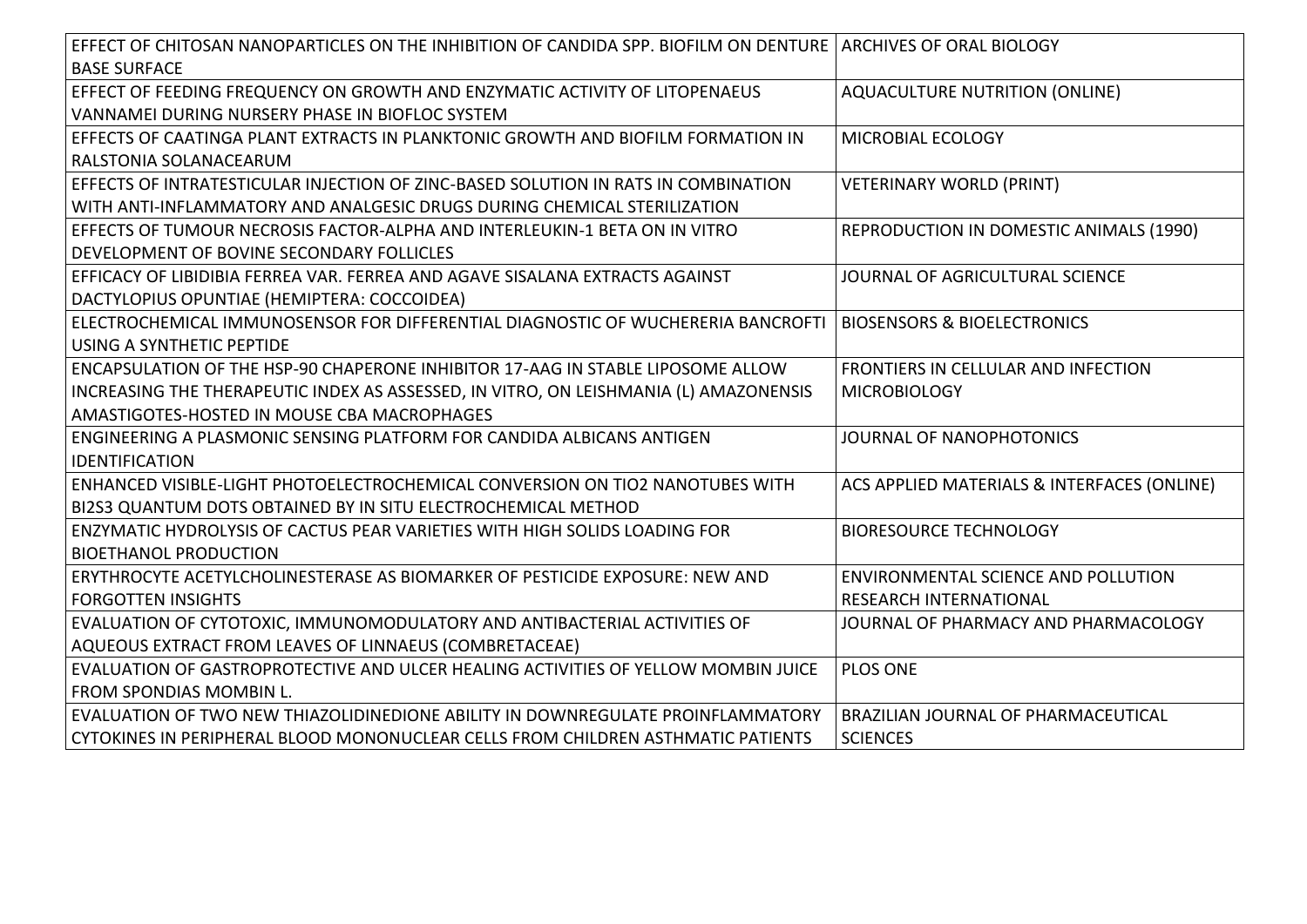| EVIDENCE OF GENETIC DIFFERENTIATION AND KARYOTYPE EVOLUTION OF THE SEDGES CYPERUS                   | <b>ACTA BOTANICA BRASILICA</b>           |
|-----------------------------------------------------------------------------------------------------|------------------------------------------|
| LIGULARIS L. AND C. ODORATUS L. (CYPERACEAE)                                                        |                                          |
| FIRST ASPECTS ON ACETATE METABOLISM IN THE YEAST DEKKERA BRUXELLENSIS: A FEW KEYS FOR               | YEAST (CHICHESTER, ENGLAND. PRINT)       |
| <b>IMPROVING ETHANOL FERMENTATION</b>                                                               |                                          |
| FLABELLOPORINA, A NEW GENUS IN THE PORINACEAE (ASCOMYCOTA, OSTROPALES), WITH THE                    | PHYTOTAXA: A RAPID INTERNATIONAL JOURNAL |
| FIRST RECORD OF F. SQUAMULIFERA FROM BRAZIL                                                         | FOR ACCELERATING THE PUBLICATION OF      |
|                                                                                                     | <b>BOTANICAL TAXONOMY</b>                |
| FORAMEN VENOSUM IN MACERATED SKULLS FROM THE NORTH-EAST OF BRAZIL: MORPHOMETRIC                     | EUROPEAN JOURNAL OF ANATOMY              |
| <b>STUDY</b>                                                                                        |                                          |
| GALNAC-T15 IN GASTRIC ADENOCARCINOMA: CHARACTERIZATION ACCORDING TO TISSUE                          | EUROPEAN JOURNAL OF HISTOCHEMISTRY       |
| ARCHITECTURE AND CELLULAR LOCATION                                                                  |                                          |
| GENETIC STRUCTURE OF SYMPATRIC POPULATIONS OF FEMALE LUTZOMYIA LONGIPALPIS (DIPTERA: VECTOR BIOLOGY |                                          |
| PSYCHODIDAE) IN SOBRAL AND CARIRIAÇU, CEARÁ STATE, BRAZIL                                           |                                          |
| GQ-11: A NEW PPAR AGONIST IMPROVES OBESITY-INDUCED METABOLIC ALTERATIONS IN LDLR-/-                 | INTERNATIONAL JOURNAL OF OBESITY         |
| <b>MICE</b>                                                                                         |                                          |
| HEXANE EXTRACT FROM SPONDIAS TUBEROSA (ANACARDIACEAE) LEAVES HAS ANTIOXIDANT                        | <b>BMC COMPLEMENTARY AND ALTERNATIVE</b> |
| ACTIVITY AND IS AN ANTI-CANDIDA AGENT BY CAUSING MITOCHONDRIAL AND LYSOSOMAL                        | <b>MEDICINE (ONLINE)</b>                 |
| <b>DAMAGES</b>                                                                                      |                                          |
| HIGH CONCENTRATIONS OF SACHAROSE LEAD TO METABOLIC CHANGES THAT FAVOR THE                           | <b>GENETICS AND MOLECULAR RESEARCH</b>   |
| FORMATION OF CO-PRODUCTS IN ETHANOLIC FERMENTATION BY ZYMOMONAS MOBILIS                             |                                          |
| HIGHLY FLUORESCENT POSITIVELY CHARGED ZNSE QUANTUM DOTS FOR BIOIMAGING                              | JOURNAL OF LUMINESCENCE                  |
| HLA-G IS EXPRESSED IN INTESTINAL SAMPLES OF ULCERATIVE COLITIS AND CROHN'S DISEASE                  | HUMAN IMMUNOLOGY                         |
| PATIENTS AND HLA-G5 EXPRESSION IS DIFFERENTIALLY CORRELATED WITH TNF AND IL-10                      |                                          |
| <b>CYTOKINE EXPRESSION</b>                                                                          |                                          |
| HOMEMADE 3-CARBON ELECTRODE SYSTEM FOR ELECTROCHEMICAL SENSING: APPLICATION TO                      | MICROCHEMICAL JOURNAL (PRINT)            |
| <b>MICRORNA DETECTION</b>                                                                           |                                          |
| HYDROGEN PHOTOCATALYTIC PRODUCTION FROM THE SELF-ASSEMBLED FILMS OF PAH/PAA/TIO 2                   | INTERNATIONAL JOURNAL OF HYDROGEN ENERGY |
| SUPPORTED ON BACTERIAL CELLULOSE MEMBRANES                                                          |                                          |
| HYDROLYSIS OF TANNINS BY TANNASE IMMOBILIZED ONTO MAGNETIC DIATOMACEOUS EARTH                       | FOOD RESEARCH INTERNATIONAL              |
| NANOPARTICLES COATED WITH POLYANILINE                                                               |                                          |
| IL-17 AND RELATED CYTOKINES INVOLVED IN SYSTEMIC SCLEROSIS: PRESENT AND FUTURE                      | AUTOIMMUNITY (AMSTERDAM. PRINT)          |
| <b>PERSPECTIVES</b>                                                                                 |                                          |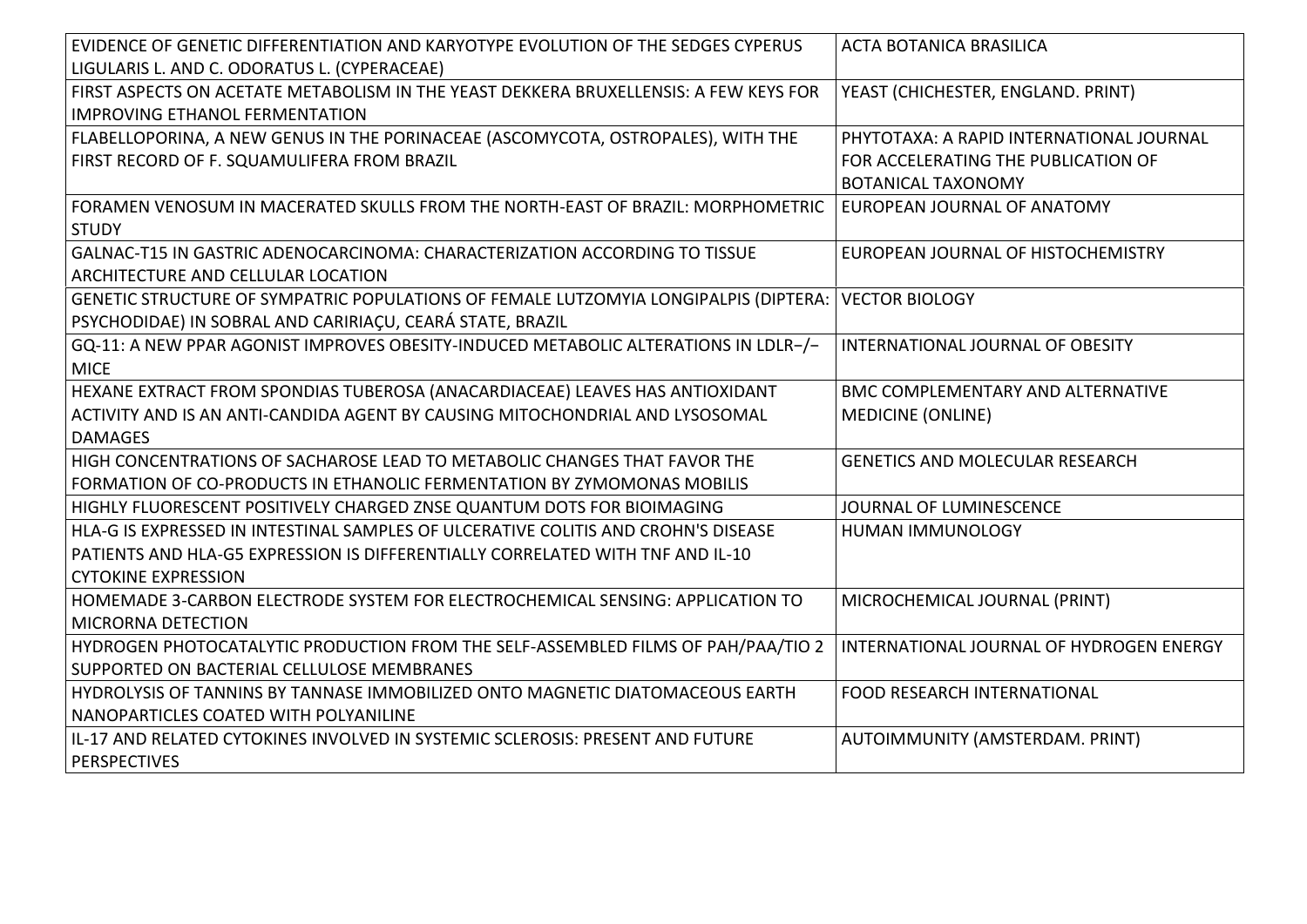| IMMOBILIZATION OF ASPERGILLUS FICUUM TANNASE IN CALCIUM ALGINATE BEADS AND ITS        | INTERNATIONAL JOURNAL OF BIOLOGICAL              |
|---------------------------------------------------------------------------------------|--------------------------------------------------|
| APPLICATION IN THE TREATMENT OF BOLDO (PEUMUS BOLDUS) TEA                             | <b>MACROMOLECULES</b>                            |
| IMMUNOMODULATORY EFFECTS OF THE WATER-SOLUBLE LECTIN FROM MORINGA OLEIFERA            | PROTEIN AND PEPTIDE LETTERS                      |
| SEEDS (WSMOL) ON HUMAN PERIPHERAL BLOOD MONONUCLEAR CELLS (PBMC)                      |                                                  |
| IMPEDIMETRIC GENE ASSAY FOR BCR/ABL TRANSCRIPTS IN PLASMIDS OF PATIENTS WITH CHRONIC  | MIKROCHIMICA ACTA (1966. PRINT)                  |
| <b>MYELOID LEUKEMIA</b>                                                               |                                                  |
| IN VITRO AND IN VIVO POTENTIAL PROBIOTIC ACTIVITY OF BACILLUS SUBTILIS AND SHEWANELLA | AQUACULTURE (AMSTERDAM)                          |
| ALGAE FOR USE IN LITOPENAEUS VANNAMEI REARING                                         |                                                  |
| IN VITRO EFFECT OF BOTHROPS LEUCURUS LECTIN (BLL) AGAINST LEISHMANIA AMAZONENSIS AND  | INTERNATIONAL JOURNAL OF BIOLOGICAL              |
| LEISHMANIA BRAZILIENSIS INFECTION                                                     | <b>MACROMOLECULES</b>                            |
| INCREMENTO DA BACILOSCOPIA NO DIAGNÓSTICO DE TUBERCULOSE PULMONAR EM PESSOAS          | REVISTA BRASILEIRA DE ANÁLISES CLÍNICAS          |
| <b>PRIVADAS DE LIBERDADE</b>                                                          | (IMPRESSA)                                       |
| INDIGOFERA SUFFRUTICOSA MILL. (ANIL): PLANT PROFILE, PHYTOCHEMISTRY, AND              | ADVANCES IN PHARMACOLOGICAL SCIENCES             |
| <b>PHARMACOLOGY REVIEW</b>                                                            | (PRINT)                                          |
| INDUCTION OF CANCER CELL STEMNESS BY DEPLETION OF MACROHISTONE H2A1 IN                | HEPATOLOGY (BALTIMORE, MD.)                      |
| HEPATOCELLULAR CARCINOMA                                                              |                                                  |
| INFLUENCE OF CASSIA GRANDIS GALACTOMANNAN ON THE PROPERTIES OF SPONGE CAKES: A        | <b>FOOD &amp; FUNCTION</b>                       |
| <b>SUBSTITUTE FOR FAT</b>                                                             |                                                  |
| INFLUENCE OF SUCROSE ADDITION AND ACID TREATMENT OF SILICA-SUPPORTED CO-RU            | <b>FUEL (GUILDFORD)</b>                          |
| <b>CATALYSTS FOR FISCHER-TROPSCH SYNTHESIS</b>                                        |                                                  |
| INHIBITION OF THE ESSENTIAL OIL FROM CHENOPODIUM AMBROSIOIDES L. AND A-TERPINENE ON   | <b>FOOD CHEMISTRY</b>                            |
| THE NORA EFFLUX-PUMP OF STAPHYLOCOCCUS AUREUS                                         |                                                  |
| INTERACTION OF PHARMACEUTICAL IONIC LIQUIDS WITH TIO2 IN ANATASE AND RUTILE PHASE     | JOURNAL OF MOLECULAR LIQUIDS (PRINT)             |
| INTERACTION STUDY BETWEEN VANCOMYCIN AND LIPOSOMES CONTAINING NATURAL                 | BRAZILIAN JOURNAL OF PHARMACEUTICAL              |
| COMPOUNDS AGAINST METHICILLIN-RESISTANT STAPHYLOCOCCUS AUREUS CLINICAL ISOLATES       | <b>SCIENCES</b>                                  |
| INTERAÇÕES ENTRE ENXAQUECA, HIPERTENSÃO ARTERIAL SISTÊMICA E ACIDENTE VASCULAR        | <b>HEADACHE MEDICINE</b>                         |
| CEREBRAL: UMA REVISÃO INTEGRATIVA                                                     |                                                  |
| INTRAURETHRAL INJECTION WITH LPS: AN EFFECTIVE EXPERIMENTAL MODEL OF PROSTATIC        | <b>INFLAMMATION RESEARCH</b>                     |
| INFLAMMATION                                                                          |                                                  |
| ISOPROPYL CAFFEATE: A CAFFEIC ACID DERIVATIVE-ANTIOXIDANT POTENTIAL AND TOXICITY      | OXIDATIVE MEDICINE AND CELLULAR LONGEVITY        |
| KARYOTYPE AND GENOME SIZE COMPARATIVE ANALYSES AMONG SIX SPECIES OF THE OILSEED-      | <b>GENETICS AND MOLECULAR BIOLOGY (IMPRESSO)</b> |
| BEARING GENUS JATROPHA (EUPHORBIACEAE)                                                |                                                  |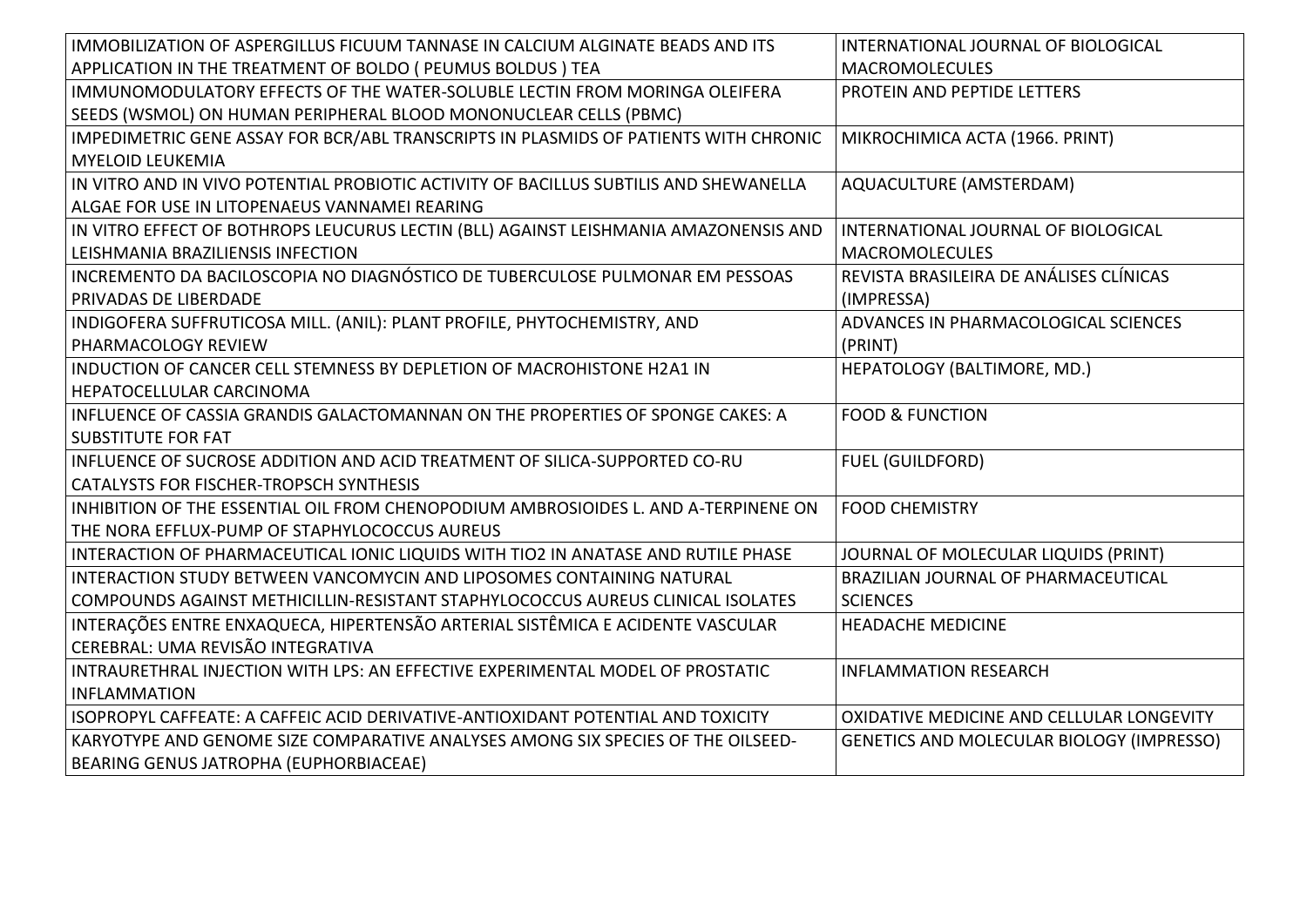| KARYOTYPE HETEROGENEITY IN PHILODENDRON S.L. (ARACEAE) REVEALED BY CHROMOSOME             | PLOS ONE                                    |
|-------------------------------------------------------------------------------------------|---------------------------------------------|
| MAPPING OF RDNA LOCI                                                                      |                                             |
| L-ASPARAGINASE ISOLATED FROM STREPTOMYCES ANSOCHROMOGENES PROMOTES TH1 PROFILE            | JOURNAL OF APPLIED MICROBIOLOGY (PRINT)     |
| AND ACTIVATES CD8+ T CELLS IN HUMAN PBMC: AN IN VITRO INVESTIGATION                       |                                             |
| LABELING MEMBRANE RECEPTORS WITH LECTINS AND EVALUATE ON OF THE MIDGUT                    | PEST MANAGEMENT SCIENCE (PRINT)             |
| HISTOCHEMISTRY OF TUTA ABSOLUTA (MEYRICK) (LEPIDOPTERA: GELECHIIDAE) POPULATIONS          |                                             |
| WITH DIFFERENT LEVELS OF SUSCEPTIBILITY TO FORMULATED BT                                  |                                             |
| LECTIN-CARBOHYDRATE COMPLEX EVALUATION BY CHEMILUMINESCENCE                               | ANALYTICAL BIOCHEMISTRY (PRINT)             |
| LECTINS AS ANTIMICROBIAL AGENTS                                                           | JOURNAL OF APPLIED MICROBIOLOGY (PRINT)     |
| LECTINS AS MITOSIS STIMULATING FACTORS: BRIEFLY REVIEWED                                  | LIFE SCIENCES (1973)                        |
| LOSARTAN, BUT NOT ENALAPRIL AND VALSARTAN, INHIBITS THE EXPRESSION OF IFN-Y, IL-6, IL-17F | OPEN RHEUMATOLOGY JOURNAL                   |
| AND IL-22 IN PBMCS FROM RHEUMATOID ARTHRITIS PATIENTS                                     |                                             |
| MACONELLICOCCUS HIRSUTUS (GREEN, 1908) (HEMIPTERA: PSEUDOCOCCIDAE): EXOTIC PEST           | ASIAN ACADEMIC RESEARCH JOURNAL OF          |
| INTRODUCED ON VINE IN THE SÃO FRANCISCO VALLEY                                            | MULTIDISCIPLINARY                           |
| MANAGEMENT OF PSYCHIATRIC COMORBIDITIES IN MIGRAINE                                       | <b>HEADACHE MEDICINE</b>                    |
| MANAGEMENT PRACTICES MAY LEAD TO LOSS OF ARBUSCULAR MYCORRHIZAL FUNGAL DIVERSITY          | <b>FUNGAL ECOLOGY</b>                       |
| IN PROTECTED AREAS OF THE BRAZILIAN ATLANTIC FOREST                                       |                                             |
| MECANISMOS FARMACOLÓGICOS DO TOPIRAMATO NA PROFILAXIA E TRATAMENTO DA                     | <b>HEADACHE MEDICINE</b>                    |
| <b>ENXAQUECA: UMA REVISÃO</b>                                                             |                                             |
| MICE KNOCKED OUT FOR THE PRIMARY BRAIN CALCIFICATION ASSOCIATED GENE SLC20A2 SHOW         | THE AMERICAN JOURNAL OF PATHOLOGY (PRINT)   |
| UNIMPAIRED PRE-NATAL SURVIVAL BUT RETARDED GROWTH AND NODULES IN THE BRAIN THAT           |                                             |
| <b>GROW AND CALCIFY OVER TIME</b>                                                         |                                             |
| MICROSCOPIC DETECTION OF MYCOBACTERIUM TUBERCULOSIS IN DIRECT OR PROCESSED SPUTUM         | REVISTA DA SOCIEDADE BRASILEIRA DE MEDICINA |
| <b>SMEARS</b>                                                                             | <b>TROPICAL (IMPRESSO)</b>                  |
| MOLECULAR IDENTIFICATION AND PHYSIOLOGICAL CHARACTERIZATION OF ZYMOMONAS MOBILIS          | LETTERS IN APPLIED MICROBIOLOGY             |
| STRAINS FROM FUEL-ETHANOL PRODUCTION PLANTS IN NORTH-EAST BRAZIL                          |                                             |
| MOLECULAR MECHANISMS OF PHOSPHODIESTERASE-5 INHIBITORS ON NEURONAL APOPTOSIS              | DNA AND CELL BIOLOGY                        |
| MOLECULAR PROFILE OF MANNAN-BINDING LECTIN IN HEPATITIS C PATIENTS WITH MBL GENE          | JOURNAL OF IMMUNOLOGICAL METHODS (PRINT)    |
| POLYMORPHISMS BY A MODIFIED MANNAN-COATED NITROCELLULOSE ASSAY                            |                                             |
| MONOHEXOSYLCERAMIDES FROM RHIZOPUS SPECIES ISOLATED FROM BRAZILIAN CAATINGA:              | MOLECULES (BASEL. ONLINE)                   |
| CHEMICAL CHARACTERIZATION AND EVALUATION OF THEIR ANTI-BIOFILM AND ANTIBACTERIAL          |                                             |
| <b>ACTIVITIES</b>                                                                         |                                             |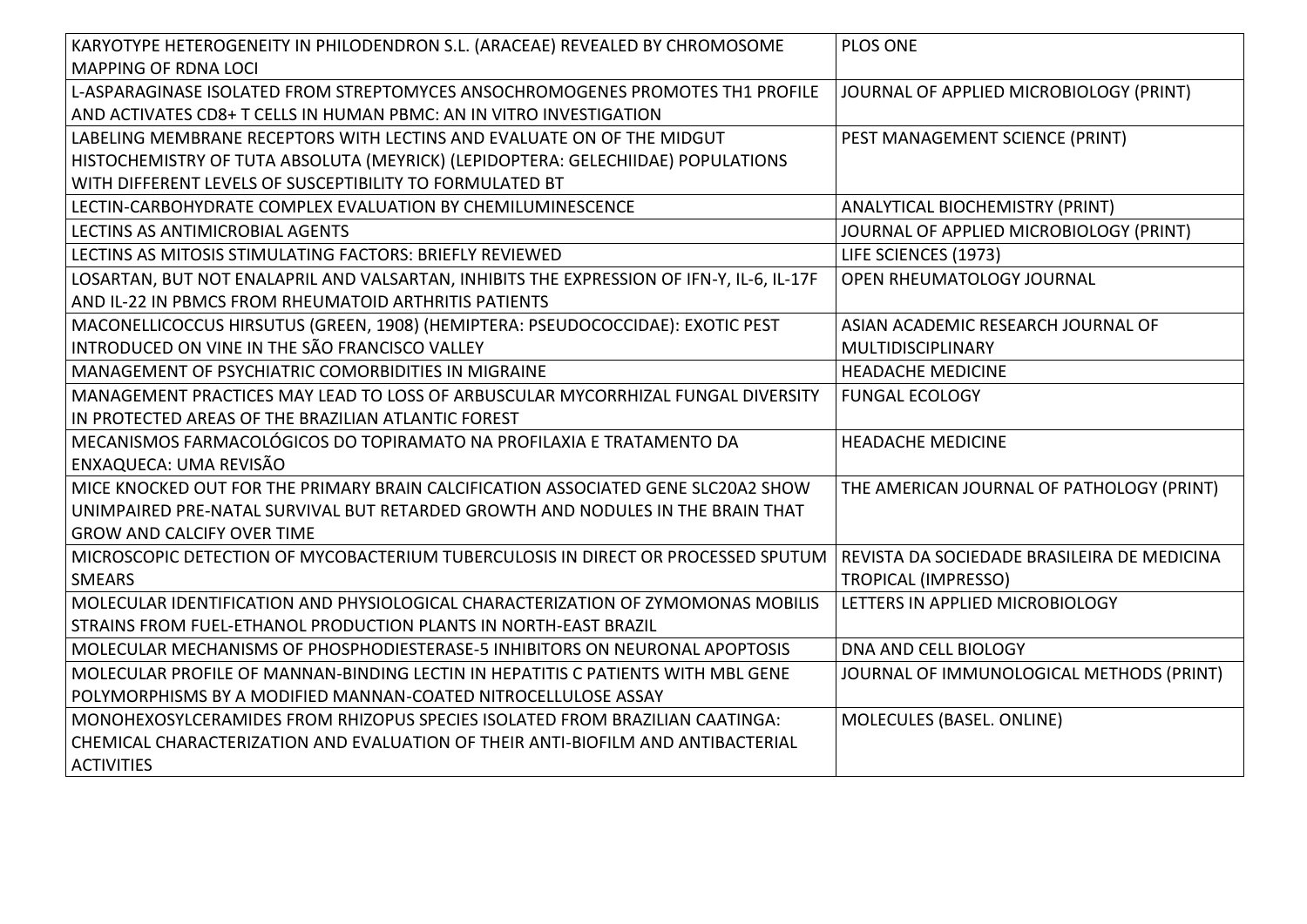| MULTIMODAL HIGHLY FLUORESCENT-MAGNETIC NANOPLATFORM TO TARGET TRANSFERRIN             | BIOCHIMICA ET BIOPHYSICA ACTA. G, GENERAL |
|---------------------------------------------------------------------------------------|-------------------------------------------|
| RECEPTORS IN CANCER CELLS                                                             | <b>SUBJECTS (PRINT)</b>                   |
| MYCORRHIZAL BENEFITS ON NATIVE PLANTS OF THE CAATINGA, A BRAZILIAN DRY TROPICAL       | SYMBIOSIS (PHILADELPHIA, PA.)             |
| <b>FOREST</b>                                                                         |                                           |
| MYCORRHIZAL INOCULATION AS AN ALTERNATIVE FOR THE SUSTAINABLE PRODUCTION OF           | <b>FUNGAL BIOLOGY</b>                     |
| MIMOSA TENUIFLORA SEEDLINGS WITH IMPROVED GROWTH AND SECONDARY COMPOUNDS              |                                           |
| <b>CONTENT</b>                                                                        |                                           |
| MYCORRHIZATION AND PHOSPHORUS MAY BE AN ALTERNATIVE FOR INCREASING THE                | THEORETICAL AND EXPERIMENTAL PLANT        |
| PRODUCTION OF METABOLITES IN MYRACRODRUON URUNDEUVA                                   | <b>PHYSIOLOGY</b>                         |
| NANOSTRUCTURED ELECTROCHEMICAL IMMUNOSENSOR FOR DETECTION OF SEROLOGICAL              | COLLOIDS AND SURFACES. B, BIOINTERFACES   |
| <b>ALKALINE PHOSPHATASE</b>                                                           | (PRINT)                                   |
| NEMATICIDAL ACTIVITY OF A WATER SOLUBLE LECTIN FROM SEEDS OF MORINGA OLEIFERA         | INTERNATIONAL JOURNAL OF BIOLOGICAL       |
|                                                                                       | <b>MACROMOLECULES</b>                     |
| NEW INSIGHTS ON THE PHYLOGENETIC RELATIONSHIPS AMONG THE TRADITIONAL PHILODENDRON     | MOLECULAR PHYLOGENETICS AND EVOLUTION     |
| SUBGENERA AND THE OTHER GROUPS OF THE HOMALOMENA CLADE (ARACEAE)                      | (PRINT)                                   |
| NEW PIOGLITAZONE METABOLITES AND ABSENCE OF OPENED RING METABOLITES IN NEW N-         | DRUG METABOLISM AND DISPOSITION           |
| SUBSTITUTED THIAZOLIDINEDIONE                                                         |                                           |
| NEW RECORDS OF PHLEBOTOMINE SAND FLIES (DIPTERA: PSYCHODIDAE) FROM THE STATE OF       | JOURNAL OF MEDICAL ENTOMOLOGY             |
| ALAGOAS, NORTHEAST OF BRAZIL                                                          |                                           |
| NEW THIAZOLIDINEDIONE LPSF/GQ-2 INHIBITS NFKB AND MAPK ACTIVATION IN LPS-INDUCED      | INTERNATIONAL IMMUNOPHARMACOLOGY (PRINT)  |
| <b>ACUTE LUNG INFLAMMATION</b>                                                        |                                           |
| OCULAR DELIVERY OF MOXIFLOXACIN-LOADED LIPOSOMES                                      | ARQUIVOS BRASILEIROS DE OFTALMOLOGIA      |
|                                                                                       | (IMPRESSO)                                |
| ON THE CATABOLISM OF AMINO ACIDS IN THE YEAST DEKKERA BRUXELLENSIS AND THE            | YEAST (CHICHESTER, ENGLAND. PRINT)        |
| <b>IMPLICATIONS FOR INDUSTRIAL FERMENTATION PROCESSES</b>                             |                                           |
| ONGOING QUIESCENCE IN THE BORBOREMA PLATEAU PLAGUE FOCUS (PARAIBA, BRAZIL)            | ANAIS DA ACADEMIA BRASILEIRA DE CIÊNCIAS  |
|                                                                                       | (IMPRESSO)                                |
| OPTIMIZED PRODUCTION OF PHYTASE BY SOLID-STATE FERMENTATION USING TRITICALE AS        | AFRICAN JOURNAL OF BIOTECHNOLOGY          |
| SUBSTRATE AND SOURCE OF INDUCER                                                       |                                           |
| ORGANIC EXTRACT OF JUSTICIA PECTORALIS JACQ. LEAF INHIBITS INTERFERON-GAMMA SECRETION | EVIDENCE-BASED COMPLEMENTARY AND          |
| AND HAS BACTERIOSTATIC ACTIVITY AGAINST ACINETOBACTER BAUMANNII AND KLEBSIELLA        | ALTERNATIVE MEDICINE (PRINT)              |
| PNEUMONIAE                                                                            |                                           |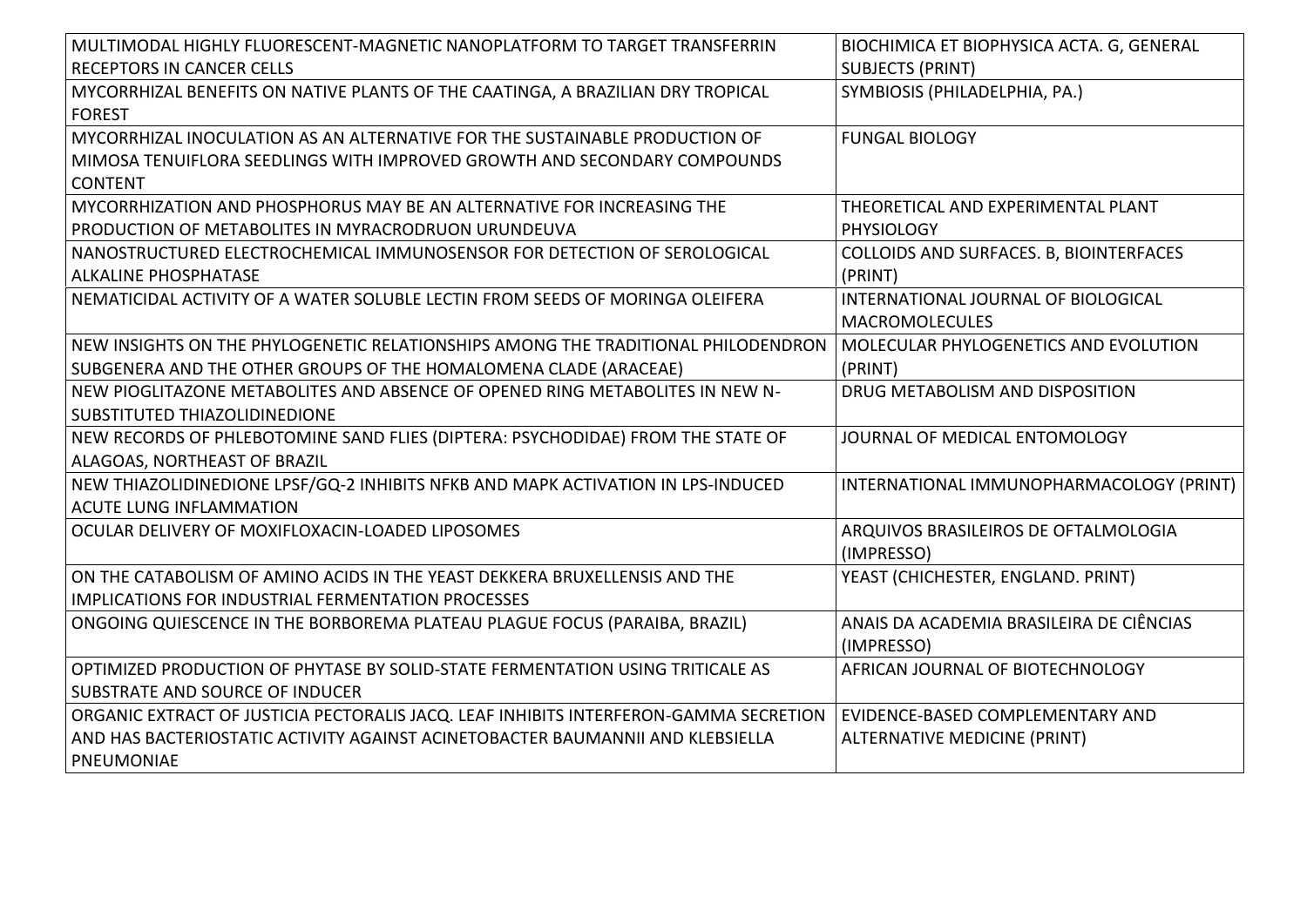| PATIENTS WITH PANCREATIC DUCTAL ADENOCARCINOMA HAVE HIGH SERUM GALECTIN-9 LEVELS:                                         | <b>PANCREAS (NEW YORK)</b>                    |
|---------------------------------------------------------------------------------------------------------------------------|-----------------------------------------------|
| A SWEET MOLECULE TO KEEP AN EYE ON                                                                                        |                                               |
| PEGYLATED NANOPARTICLES FOR THE ORAL DELIVERY OF NIMODIPINE: PHARMACOKINETICS AND                                         | INTERNATIONAL JOURNAL OF PHARMACEUTICS        |
| EFFECT ON THE ANXIETY AND COGNITION IN MICE                                                                               | (PRINT)                                       |
| PGTEL, THE LECTIN FOUND IN PUNICA GRANATUM JUICE, IS AN ANTIFUNGAL AGENT AGAINST                                          | INTERNATIONAL JOURNAL OF BIOLOGICAL           |
| CANDIDA ALBICANS AND CANDIDA KRUSEI                                                                                       | <b>MACROMOLECULES</b>                         |
| PHOTO-ASSISTED DEGRADATION, TOXICOLOGICAL ASSESSMENT, AND MODELING USING ARTIFICIAL WATER, AIR AND SOIL POLLUTION (PRINT) |                                               |
| NEURAL NETWORKS OF REACTIVE GRAY BF-2R DYE                                                                                |                                               |
| PHOTODYNAMIC EFFECT OF ZINC PORPHYRIN ON THE PROMASTIGOTE AND AMASTIGOTE FORMS                                            | PHOTOCHEMICAL & PHOTOBIOLOGICAL SCIENCES      |
| OF LEISHMANIA BRAZILIENSIS                                                                                                | (PRINT)                                       |
| PHYTOCHEMICAL BIOPROSPECTING, ANTIOXIDANT, ANTIMICROBIAL AND CYTOTOXICITY ACTIVITIES                                      | ASIAN PACIFIC JOURNAL OF TROPICAL BIOMEDICINE |
| OF SALINE EXTRACT FROM TITHONIA DIVERSIFOLIA (HEMSL) A. GRAY LEAVES                                                       |                                               |
| PLANT ANTIOXIDANTS AND MECHANISMS OF ACTION                                                                               | LETTERS IN DRUG DESIGN & DISCOVERY            |
| POLY(ANHYDRIDE) NANOPARTICLES CONTAINING CASHEW NUT PROTEINS CAN INDUCE A STRONG                                          | EUROPEAN JOURNAL OF PHARMACEUTICS AND         |
| TH1 AND TREG IMMUNE RESPONSE AFTER ORAL ADMINISTRATION                                                                    | <b>BIOPHARMACEUTICS</b>                       |
| POLYANILINE-COATED MAGNETIC DIATOMITE NANOPARTICLES AS A MATRIX FOR IMMOBILIZING                                          | <b>APPLIED SURFACE SCIENCE</b>                |
| <b>ENZYMES</b>                                                                                                            |                                               |
| POLYPHYLY AND MORPHOLOGICAL CONVERGENCE IN ATLANTIC FOREST SPECIES OF AECHMEA                                             | BOTANICAL JOURNAL OF THE LINNEAN SOCIETY      |
| SUBGENUS CHEVALIERA (BROMELIACEAE)                                                                                        | (PRINT)                                       |
| POTASSIUM USNATE TOXICITY AGAINST EMBRYONIC STAGES OF THE SNAIL BIOMPHALARIA                                              | <b>ACTA TROPICA</b>                           |
| GLABRATA AND SCHISTOSOMA MANSONI CERCARIAE                                                                                |                                               |
| POTENTIAL APPLICATION OF MICROENCAPSULATION IN THE FOOD INDUSTRY.                                                         | INTERNATIONAL JOURNAL OF ADVANCED             |
|                                                                                                                           | <b>RESEARCH</b>                               |
| POTENTIAL THERAPEUTIC AGENTS AGAINST PAR-4 TARGET FOR CANCER TREATMENT: WHERE ARE                                         | <b>CURRENT DRUG TARGETS (PRINT)</b>           |
| WE GOING?                                                                                                                 |                                               |
| PRIMARY BRAIN CALCIFICATION: AN INTERNATIONAL STUDY REPORTING NOVEL VARIANTS AND                                          | EUROPEAN JOURNAL OF HUMAN GENETICS            |
| <b>ASSOCIATED PHENOTYPES</b>                                                                                              |                                               |
| PRODUCTION OF ANTILEUKEMIC ENZYME L-ASPARAGINASE FROM MARINE BACTERIA ASSOCIATED                                          | AUSTRALIAN JOURNAL OF BASIC AND APPLIED       |
| WITH CORAL SIDERASTREA STELLATE (VERRILL, 1868), BRAZIL                                                                   | <b>SCIENCES</b>                               |
| PRODUCTION OF ETHANOL FUEL FROM ENZYME-TREATED SUGARCANE BAGASSE HYDROLYSATE                                              | <b>3 BIOTECH</b>                              |
| USING D-XYLOSE-FERMENTING WILD YEAST ISOLATED FROM BRAZILIAN BIOMES                                                       |                                               |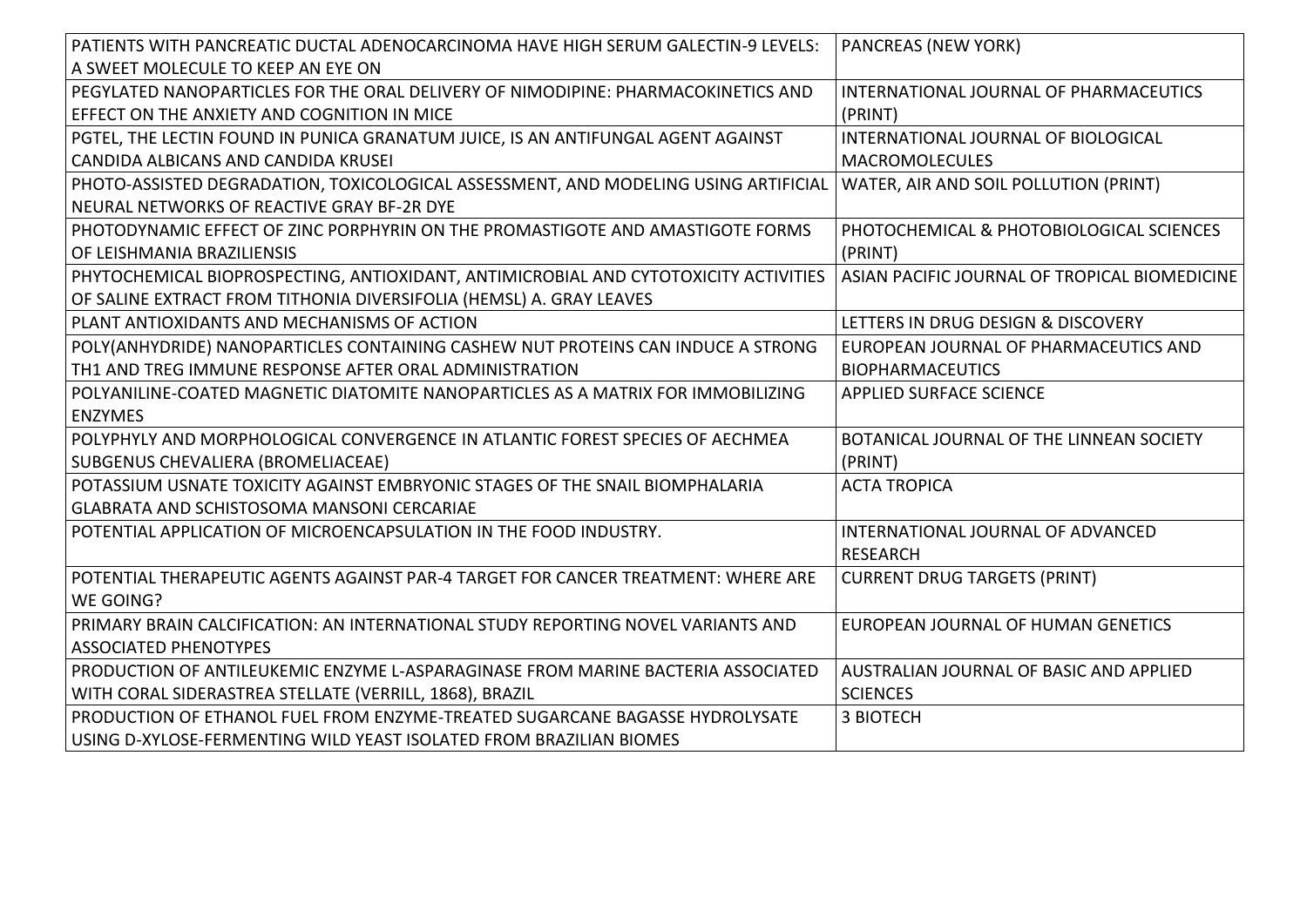| PROMISING BIOSURFACTANT PRODUCED BY CUNNINGHAMELLA ECHINULATA UCP 1299 USING      | ADVANCES IN MATERIALS SCIENCE AND          |
|-----------------------------------------------------------------------------------|--------------------------------------------|
| RENEWABLE RESOURCES AND ITS APPLICATION IN COTTON FABRIC CLEANING PROCESS         | <b>ENGINEERING (PRINT)</b>                 |
| PURIFICATION AND BIOCHEMICAL CHARACTERIZATION OF AN ASPERGILLUS NIGER PHYTASE     | <b>BIOTECHNOLOGY REPORTS</b>               |
| PRODUCED BY SOLID-STATE FERMENTATION USING TRITICALE RESIDUES AS SUBSTRATE        |                                            |
| PURIFICATION AND CHARACTERIZATION OF A LECTIN WITH REFOLDING ABILITY FROM GENIPA  | INTERNATIONAL JOURNAL OF BIOLOGICAL        |
| AMERICANA BARK                                                                    | <b>MACROMOLECULES</b>                      |
| PURIFICATION AND CHARACTERIZATION OF A PROTEASE FROM THE VISCERAL MASS OF MYTELLA | <b>FOOD CHEMISTRY</b>                      |
| CHARRUANA AND ITS EVALUATION TO OBTAIN ANTIMICROBIAL PEPTIDES                     |                                            |
| PYRAMIDAL AND PROPRIOCEPTIVE DYSFUNCTIONS AS THE MAIN NEUROLOGIC FEATURES IN      | ARQUIVOS BRASILEIROS DE NEUROCIRURGIA      |
| SYMPTOMATIC TYPE I CHIARI MALFORMATION PATIENTS                                   |                                            |
| QUANTUM DOT-CRAMOLL LECTIN AS NOVEL CONJUGATES TO GLYCOBIOLOGY                    | JOURNAL OF PHOTOCHEMISTRY AND              |
|                                                                                   | PHOTOBIOLOGY. B, BIOLOGY                   |
| RACOCETRA CRISPA (GLOMEROMYCOTINA) DELIMITED BY INTEGRATIVE EVIDENCE BASED ON     | <b>MYCOLOGICAL PROGRESS</b>                |
| MORPHOLOGY, LONG CONTINUOUS NUCLEAR RDNA SEQUENCING AND PHYLOGENY                 |                                            |
| RECOGNITION OF THE GENUS THAUMATOPHYLLUM SCHOTT - FORMERLY PHILODENDRON SUBG.     | <b>PHYTOKEYS</b>                           |
| MECONOSTIGMA (ARACEAE) - BASED ON MOLECULAR AND MORPHOLOGICAL EVIDENCE            |                                            |
| REDOX PROBE-FREE READINGS OF A BETA-AMYLOID-42 PLASTIC ANTIBODY SENSORY MATERIAL  | SENSORS AND ACTUATORS. B, CHEMICAL         |
| ASSEMBLED ON COPPER@CARBON NANOTUBES                                              |                                            |
| REPLACEMENT OF FISHMEAL BY TWO TYPES OF FISH PROTEIN HYDROLYSATE IN FEED FOR      | <b>AQUACULTURE NUTRITION (ONLINE)</b>      |
| <b>POSTLARVAL SHRIMP</b>                                                          |                                            |
| RESPIRATORY DEFICIENCY IN YEAST MEVALONATE KINASE DEFICIENT MAY EXPLAIN MKD-      | <b>CURRENT GENETICS</b>                    |
| ASSOCIATE METABOLIC DISORDER IN HUMANS                                            |                                            |
| ROLE OF AN INDOLE-THIAZOLIDIENE PPAR PAN LIGAND ON ACTIONS ELICITED BY G-PROTEIN  | <b>BIOMEDICINE &amp; PHARMACOTHERAPY</b>   |
| COUPLED RECEPTOR ACTIVATED NEUTROPHILS                                            |                                            |
| ROLE OF PEROXISOME PROLIFERATOR-ACTIVATED RECEPTORS IN NON-ALCOHOLIC FATTY LIVER  | CELLULAR AND MOLECULAR LIFE SCIENCES       |
| <b>DISEASE INFLAMMATION</b>                                                       | (PRINTED ED.)                              |
| ROTYLENCHULUS RENIFORMIS (NEMATODA: TYLENCHIDA): BIOLOGIA, IDENTIFICAÇÃO,         | ANAIS DA ACADEMIA PERNAMBUCANA DE CIÊNCIA  |
| PATOGENICIDADE E MANEJO                                                           | AGRONÔMICA                                 |
| SALINE EXTRACT OF PILOSOCEREUS GOUNELLEI STEM HAS ANTINOCICEPTIVE EFFECT IN MICE  | REGULATORY TOXICOLOGY AND PHARMACOLOGY     |
| WITHOUT SHOWING ACUTE TOXICITY AND ALTERING MOTOR COORDINATION                    |                                            |
| SCREENING OF ENDOPHYTIC FUNGI STORED IN A CULTURE COLLECTION FOR TAXOL PRODUCTION | BRAZILIAN JOURNAL OF MICROBIOLOGY (ONLINE) |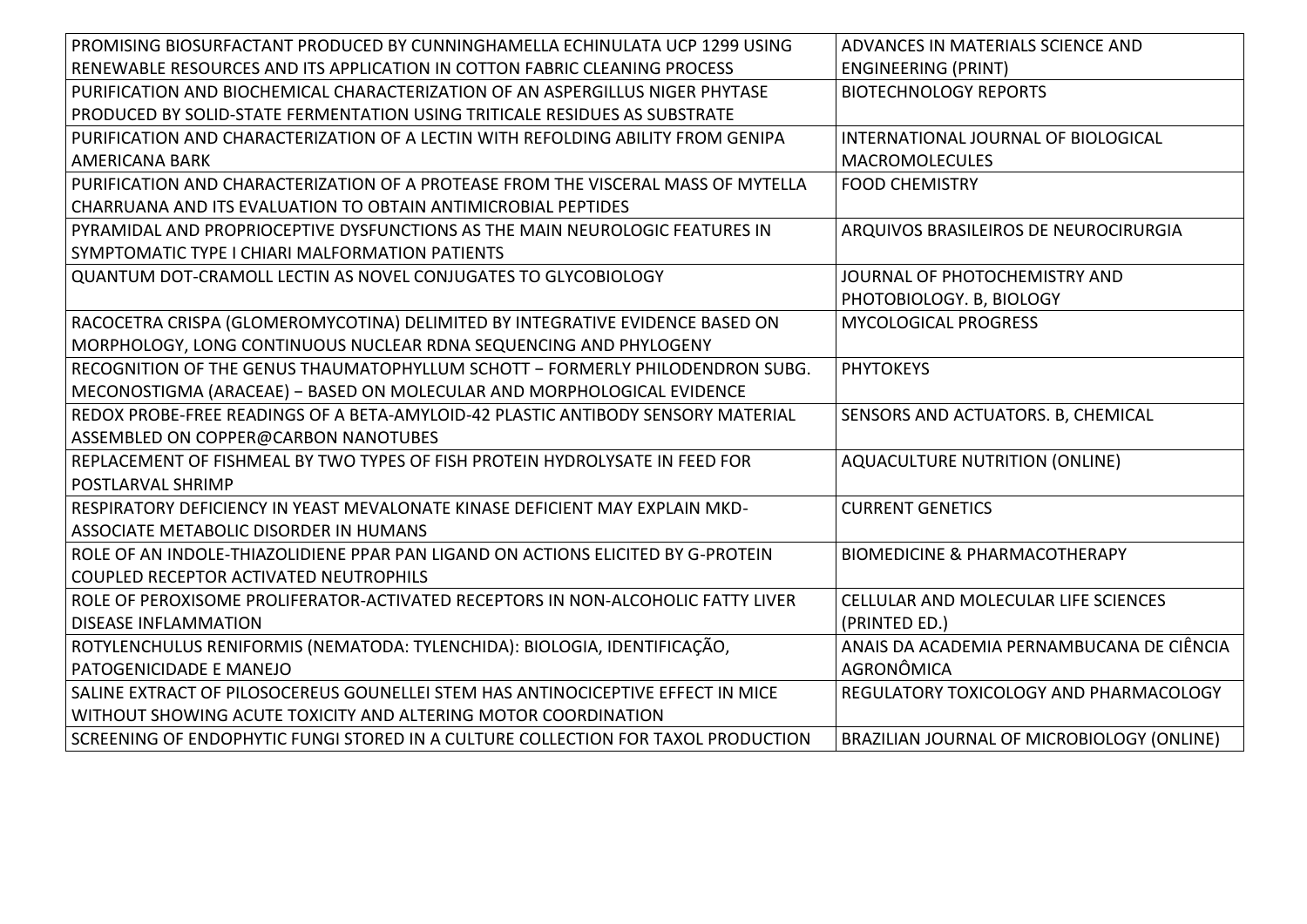| SELECTIVE CYTOTOXIC AND GENOTOXIC ACTIVITIES OF 5-(2-BROMO-5-METHOXYBENZYLIDENE)-                                    | PHARMACOLOGICAL REPORTS                   |
|----------------------------------------------------------------------------------------------------------------------|-------------------------------------------|
| THIAZOLIDINE-2,4-DIONE AGAINST NCI-H292 HUMAN LUNG CARCINOMA CELLS                                                   |                                           |
| SHORT CHAIN POLYPHOSPHATES AS A STRATEGIC COLLOIDAL SOURCE OF PHOSPHATE FOR                                          | COLLOIDS AND SURFACES. A, PHYSICOCHEMICAL |
| PARENTERAL ADMIXTURES                                                                                                | AND ENGINEERING ASPECTS (PRINT)           |
| SILDENAFIL AMELIORATES EAE BY DECREASING APOPTOSIS IN THE SPINAL CORD OF C57BL/6 MICE                                | JOURNAL OF NEUROIMMUNOLOGY (PRINT)        |
| SILENT ARTERIAL INFLAMMATION DURING THE APPARENT REMISSION STATE OF TAKAYASU'S                                       | CLINICAL AND EXPERIMENTAL RHEUMATOLOGY    |
| ARTERITIS. WHAT DO CYTOKINES TELL US?                                                                                | (TESTO STAMPATO)                          |
| SITOPHILUS ZEAMAIS ADULTS HAVE SURVIVAL AND NUTRITION AFFECTED BY SCHINUS                                            | INDUSTRIAL CROPS AND PRODUCTS (PRINT)     |
| TEREBINTHIFOLIUS LEAF EXTRACT AND ITS LECTIN (STELL)                                                                 |                                           |
| SPERMOSTATIC ACTIVITY OF EUGENIA BREJOENSIS AND MYROXYLON PERUIFERUM ESSENTIAL OILS                                  | JOURNAL OF MEDICINAL PLANTS RESEARCH      |
| <b>TOWARD HUMAN SPERMATOZOA</b>                                                                                      |                                           |
| STAPHYLOCOCCUS AUREUS AND STAPHYLOCOCCUS EPIDERMIDIS INFECTIONS ON IMPLANTS                                          | THE JOURNAL OF HOSPITAL INFECTION         |
| SYNTHESES AND STRUCTURAL UNDERSTANDING OF TI-TA ALLOY BASED NANOTUBULAR OXIDE                                        | CRYSTENGCOMM (CAMBRIDGE. ONLINE)          |
| PHOTOCATALYST                                                                                                        |                                           |
| SYNTHESIS AND VISIBLE-LIGHT-DRIVEN PHOTOCATALYTIC ACTIVITY OF TA4+ SELF-DOPED GRAY                                   | JOURNAL OF PHYSICAL CHEMISTRY. C          |
| <b>TA2O5 NANOPARTICLES</b>                                                                                           |                                           |
| SYNTHESIS, IN VITRO AND IN VIVO BIOLOGICAL EVALUATION, COX-1/2 INHIBITION AND                                        | BIOORGANIC & MEDICINAL CHEMISTRY (PRINT)  |
| MOLECULAR DOCKING STUDY OF INDOLE- N -ACYLHYDRAZONE DERIVATIVES                                                      |                                           |
| SÍNDROME DE CEFALEIA E DÉFICES NEUROLÓGICOS TRANSITÓRIOS COM LINFOCITOSE NO LCR                                      | <b>HEADACHE MEDICINE</b>                  |
| (HANDL)                                                                                                              |                                           |
| TEMPORAL EXPRESSION OF PLURIPOTENCY-ASSOCIATED TRANSCRIPTION FACTORS IN SHEEP AND                                    | ZYGOTE (CAMBRIDGE. PRINT)                 |
| <b>CATTLE PREIMPLANTATION EMBRYOS</b>                                                                                |                                           |
| THE PLANT PROTEINASE INHIBITOR CRATABL PLAYS A ROLE IN CONTROLLING ASTHMA RESPONSE IN  BIOMED RESEARCH INTERNATIONAL |                                           |
| <b>MICE</b>                                                                                                          |                                           |
| THE ROLES OF GEOGRAPHY AND ENVIRONMENT IN DIVERGENCE WITHIN AND BETWEEN TWO                                          | JOURNAL OF BIOGEOGRAPHY (PRINT)           |
| CLOSELY RELATED PLANT SPECIES INHABITING AN ISLAND-LIKE HABITAT                                                      |                                           |
| THE UNIQUE DEK ONCOPROTEIN IN WOMEN?S HEALTH: A POTENTIAL NOVEL BIOMARKER                                            | <b>BIOMEDICINE &amp; PHARMACOTHERAPY</b>  |
| THERMODYNAMIC CHARACTERIZATION OF MIXED MONOLAYERS OF A NOVEL OXAZOLIDINE                                            | THE JOURNAL OF MEMBRANE BIOLOGY (PRINT)   |
| DERIVATIVE AND PHOSPHOLIPIDS                                                                                         |                                           |
| TITANIUM DIOXIDE NANOTUBES FUNCTIONALIZED WITH CRATYLIA MOLLIS SEED LECTIN, CRAMOLL,                                 | MATERIALS SCIENCE & ENGINEERING. C,       |
| ENHANCED OSTEOBLAST-LIKE CELLS ADHESION AND PROLIFERATION                                                            | BIOMIMETIC MATERIALS, SENSORS AND SYSTEMS |
|                                                                                                                      | (PRINT)                                   |